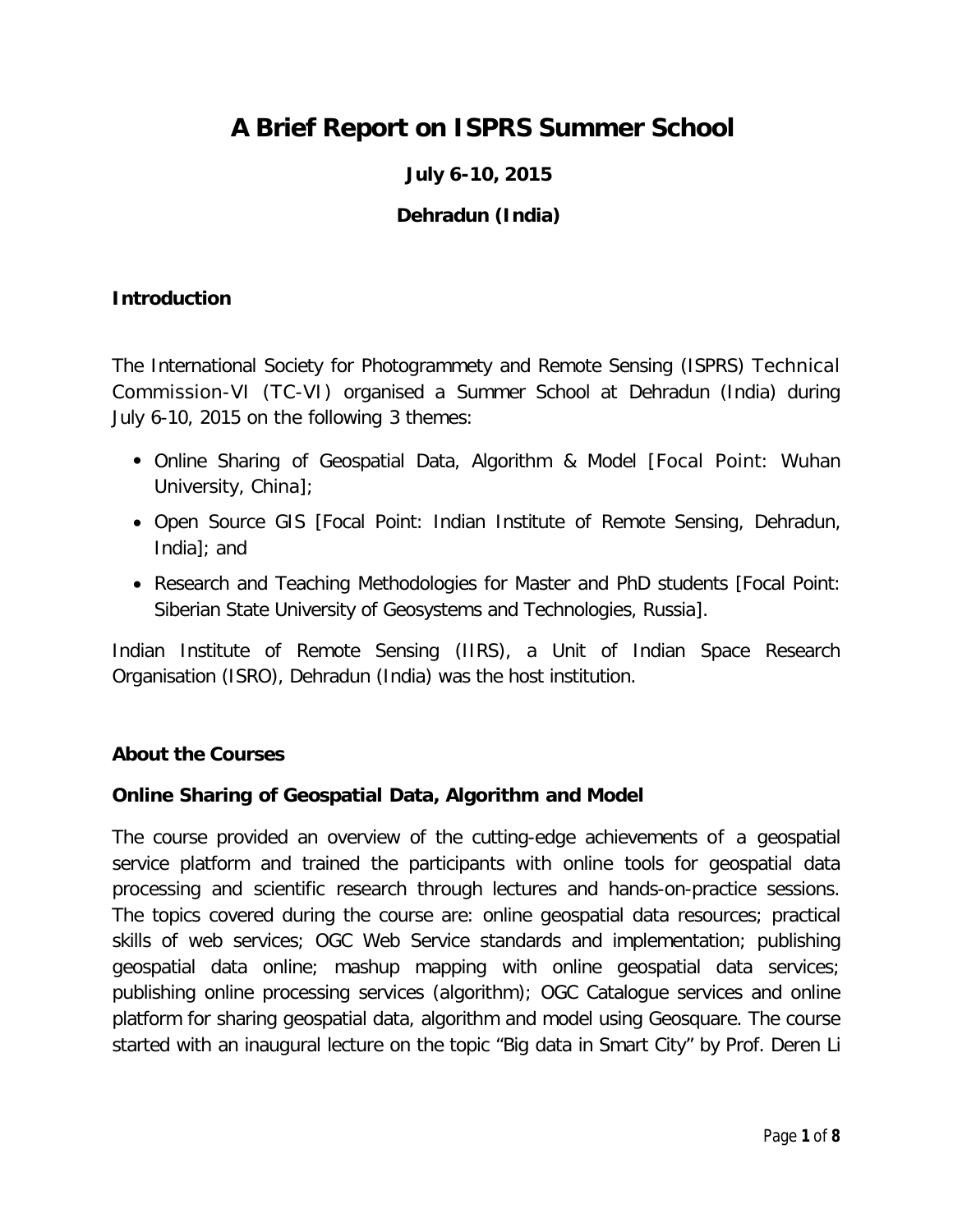of Wuhan University (China) and Co-Chair, ISPRS Working Group-VI/6 (WG-VI/6). The time-table is provided in Annexure-1.

Total 28 participants from different parts of India attended the course. Prof. Huayi Wu of Wuhan University and Chair, ISPRS WG-VI/1 was the coordinator of the course. He along with Dr. Zhipeng Gui of Wuhan University delivered all the course content.





*Photographs of the inaugural (top) and valedictory (bottom) functions of the course 'Online Sharing of Geospatial Data, Algorithm and Model'*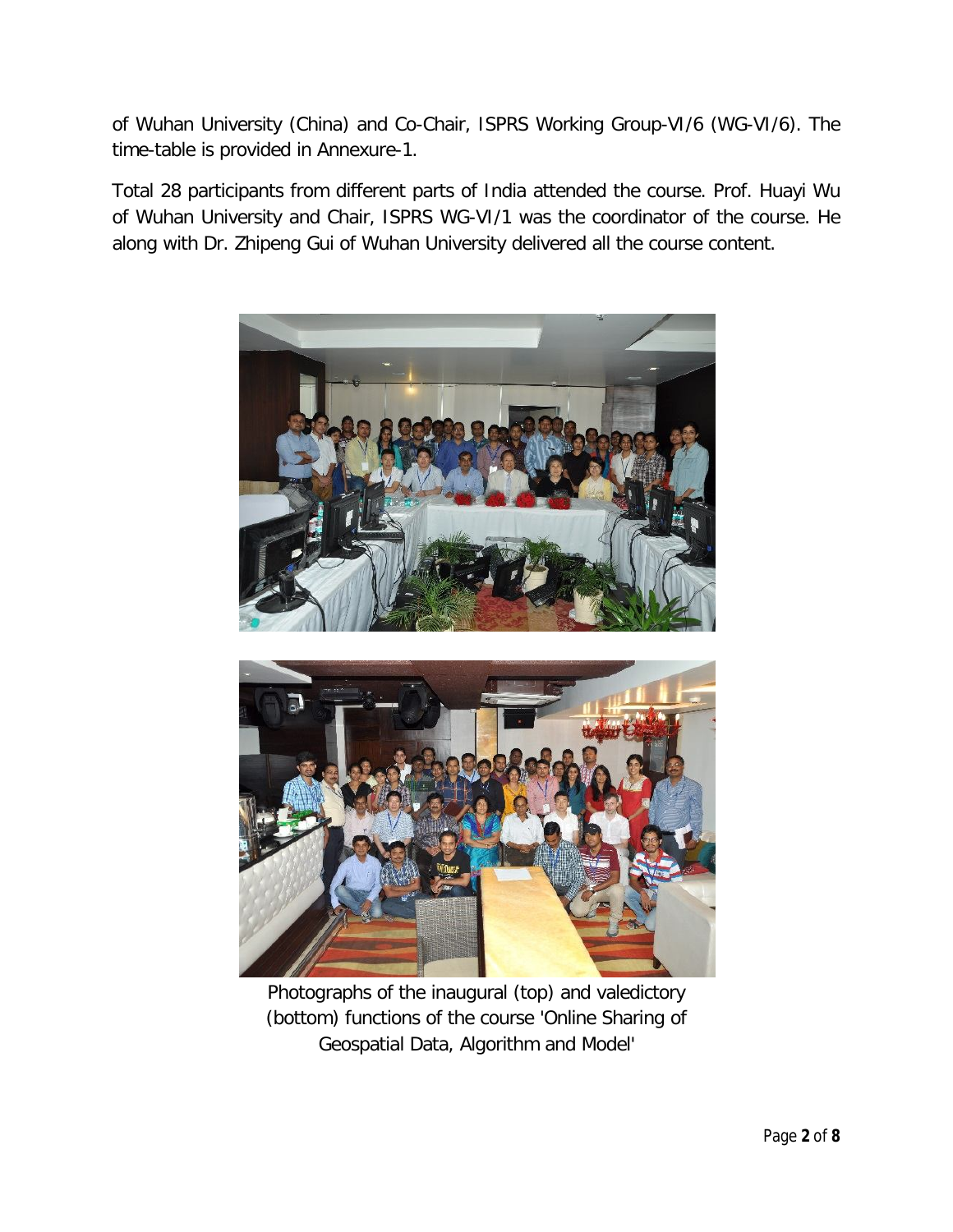### *Open Source GIS*

The course focused on various components of geoinformatics like geospatial database creation, management, analysis, visualization and dissemination using Free and Open Source Software for Geoinformatics (FOSS4G). The topics covered during the course are: Overview of GIS, FOSS4G & OGC's initiatives; database creation & analysis in QGIS; spatial databases & SQL Queries Formulation; Plugin development in QGIS, WebGIS and GeoWeb services; 3D geo-visualization; mobile application including realtime data collection and location-based services; spatial data infrastructure; and a couple of demonstrations on ISRO's Earth Observation Gateway "Bhuvan Portal" (www.bhuvan.nrsc.gov.in) and indigenously developed close range photogrammetry based 3D GIS software "Trivim." The course started with an inaugural lecture on the topic "Geospatial Technologies and Applications" delivered by Dr. S.P.S. Kushwaha, Dean (Academics), IIRS. The time-table is provided in Annexure-2.

The course was attended by 27 participants, of which 26 were from India and 1 from Nepal. Dr. Sameer Saran of IIRS, Dehradun (India) coordinated this course. The faculty list is available in Annexure-2.



*Group photograph of the course 'Open Source GIS'*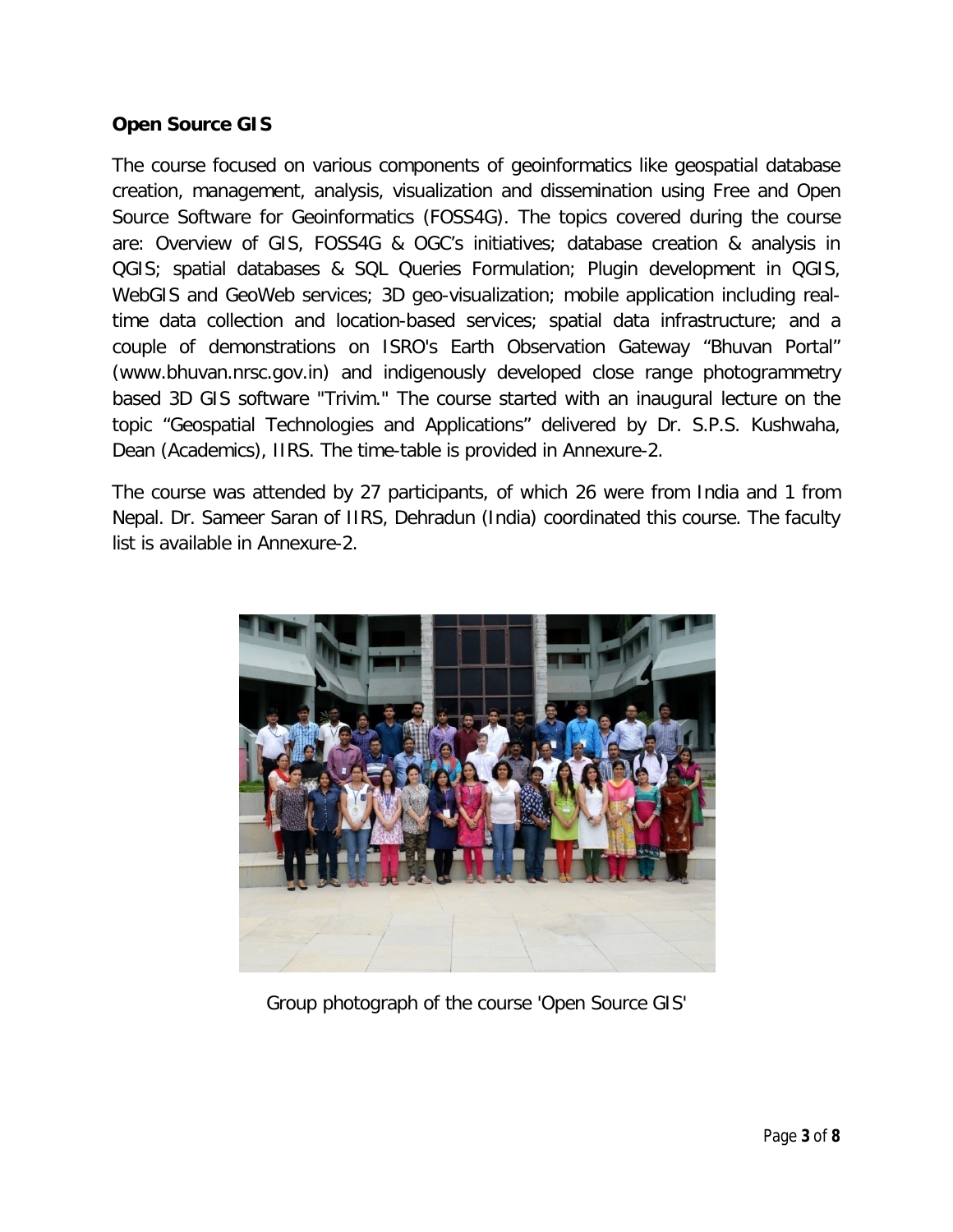### *Research and Teaching Methodologies for Master and PhD students*

The focus of the course was to impart research and teaching skills to the beginners and help improve the quality of their Research and Teaching techniques. The course content was focused towards Research and University Teaching Methodologies. The topics include: writing a thesis proposal; organizing a Master thesis; academic writing; pedagogics as science; advice to beginning teachers; basic rules of an educational course development; skills of a public speech; and Research and teaching technologies. The course structure was designed in a way that the learning of Research and Teaching Methodologies can move from mugging-up syndrome to fun-practical method; from authoritative teaching process to an experimental process, from memorizing to brainstorming, from clearing the examination to feedback learning, from knowledge transfer to knowledge creation, from competitive learning to collaborative and active learning and teaching. The course started with an inaugural lecture on the topic "Geospatial Technologies and Application" delivered by Dr. S.P.S. Kushwaha, Dean (Academics), IIRS. The time-table is provided in Annexure-3.

The course was attended by 26 participants from different parts of India. Dr. Igor Musikhin of Siberian State University of Geosystems and Technologies, Russia and Chair ISPRS WG-VI/4 was the coordinator and the core faculty of the course.



*Group photograph of the course 'Research and Teaching Methodologies for Master and PhD students'*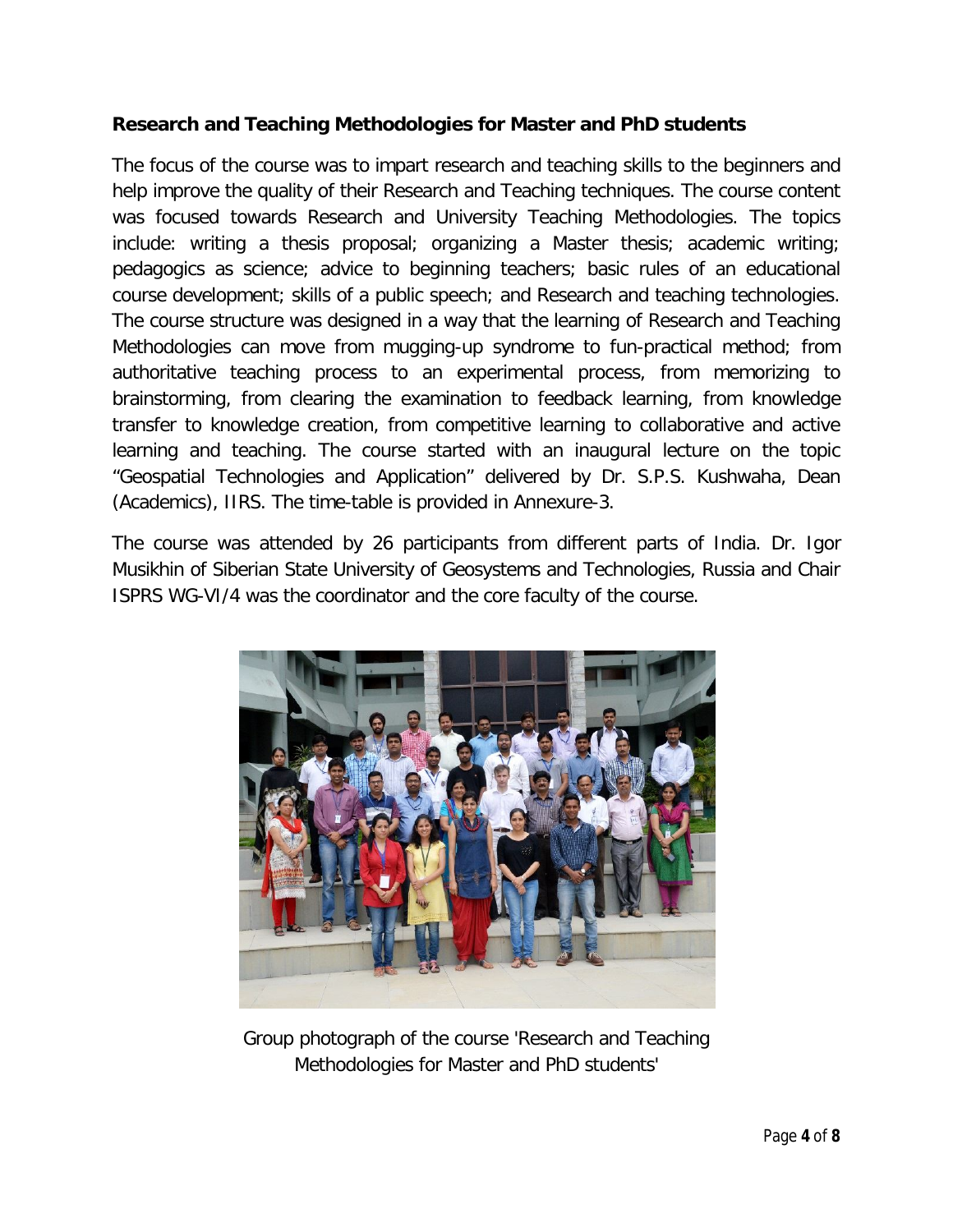### **The Participants**

Total 81 students, researchers and professionals participated in the above three courses. Except one participant from Nepal, all the participants were from India.

### **Course Feedback**

All the three courses were well appreciated by the participants in terms of course content, course organisation and delivery, lectures, hands-on-practice sessions, course material and facilities. Overall, the courses were rated as excellent to very good.

### **Venue**

The course on 'Online Sharing of Geospatial Data, Algorithm and Model' conducted by China was organised at Hotel Four Point by Sheraton, Dehradun (India). The other two courses on 'Open source GIS' and 'Research and Teaching Methodologies for Master and PhD students' conducted by India and Russia, respectively, were organised in the campus of Indian Institute of Remote Sensing (IIRS), Dehradun.

### **Funding and Logistics Support**

Major part of the funding was provided by the ISPRS. Partial funding towards registration kit, transport and miscellaneous expenditure related to various logistics support was provided by IIRS, Dehradun. The accommodation to all the participants was provided in IIRS hostel. Indian Society of Remote Sensing (ISRS) supported in providing the seed money for organising the Summer School. CEPT University, Ahmedabad (India); Centre for Space Science and Technology in Asia and the Pacific (CSSTEAP), affiliated to the United Nations, Dehradun (India); and Fayetteville State University (USA) also provided the support required from time to time. The office of Chairman, ISRO and Secretary, Department of Space, Government of India, extended necessary support towards obtaining approvals from Ministry of External Affairs and Ministry of Home Affairs of the Government of India to organise the Summer School.

> S.K. Srivastav *Secretary, ISPRS WG VI/2 & Overall Coordinator, ISPRS Summer School Indian Institute of Remote Sensing (IIRS), Dehradun, India Email: sksrivastav@iirs.gov.in*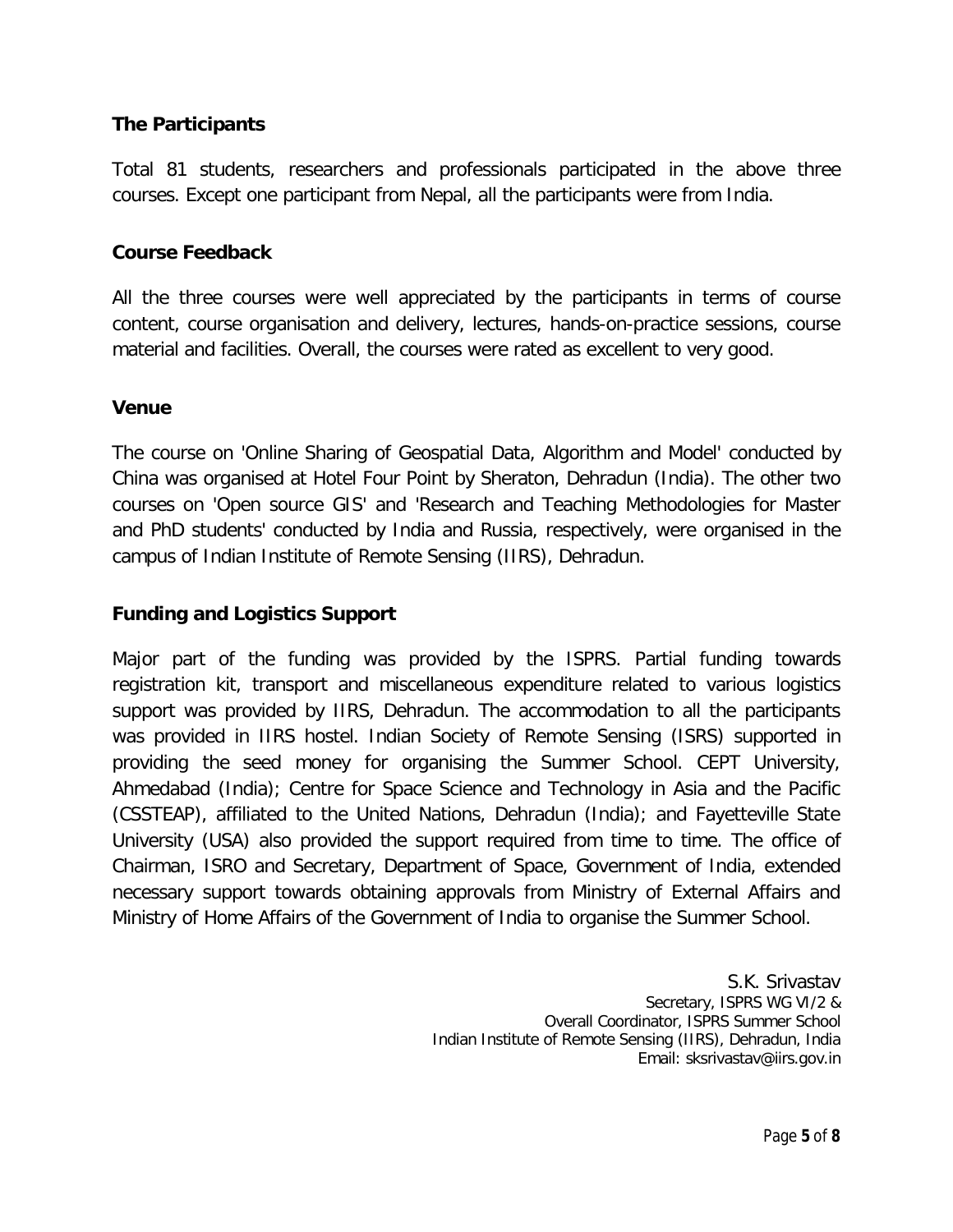# **ISPRS Summer School**

# **July 6-10, 2015; Dehradun (India)**

## **Course: Online sharing of geospatial data, algorithm and model [Focal Point: Wuhan University (China)]**

| <b>Date</b>     | 09:30-11:00 hrs      | 11:30-13:00 hrs                | 14:00-15:00 hrs               | 15:30-17:00 hrs             | 17:00-17:30 hrs |
|-----------------|----------------------|--------------------------------|-------------------------------|-----------------------------|-----------------|
| July 6,         | Registration&        |                                | P1                            | L2                          | Wrap up of      |
| 2015            | Inauguration         | 1. Sharing of Geospatial Data, | Hands on Practice             | XML, HTTP                   | Day-1           |
|                 | (Inaugural Lecture   | Information and Knowledge,     | (Explore Online Geospatial    |                             |                 |
|                 | on 'Big Data in      | Overview of this course        | Resources)                    |                             |                 |
|                 | Smart City' by Prof. | 2. Online Geo-Resources        |                               |                             |                 |
|                 | Deren Li, Wuhan      |                                |                               |                             |                 |
|                 | University)          |                                |                               |                             |                 |
| July 7,         | L <sub>3</sub>       | L4                             | P <sub>2</sub>                | P <sub>3</sub>              | Wrap up of      |
| 2015            | SOAP, WSDL,          | SOAP, WSDL,                    | Hands on Practice             | Hands on Practice           | Day-2           |
|                 | <b>Netbeans</b>      | <b>Netbeans</b>                | (Netbeans Server-side, TCP    | (Netbeans Client-side)      |                 |
|                 |                      |                                | Monitor)                      |                             |                 |
| July 8,         | L <sub>5</sub>       | P <sub>4</sub>                 | L6                            | <b>P5</b>                   | Wrap up of      |
| 2015            | SOA, OWS, WMS,       | <b>Hands on Practice</b>       | <b>Publish Services using</b> | Hands on Practice           | Day-3           |
|                 | <b>WFS</b>           | (OpenLayer)                    | GeoServer                     | (GeoServer, mashup)         |                 |
| July 9,         | L7                   | <b>P6</b>                      | L8                            | P <sub>7</sub>              | Wrap up of      |
| 2015            | <b>WPS</b>           | Hands on Practice              | <b>CSW</b>                    | Hands on Practice           | Day-4           |
|                 |                      | (52North or Degree)            |                               | (Monitor)                   |                 |
| <b>July 10,</b> | L <sub>9</sub>       | P <sub>8</sub>                 | Wrap-up & Feedback            | <b>Valedictory Function</b> |                 |
| 2015            | GeoSquare            | Hands on Practice              |                               |                             |                 |
|                 | Introduction         |                                |                               |                             |                 |
|                 |                      |                                |                               |                             |                 |

L-Lecture; P-Practical; Tea/Coffee Break: 11:00 to 11:30 hrs & 15:00 to 15:30 hrs; Lunch Break: 13:00 to 14:00 hrs

**Coordinator:** Prof. Huayi Wu (Wuhan University, China)

**Faculty:** Prof. Huayi Wu; Dr. Gui Zhipeng (Wuhan University, China)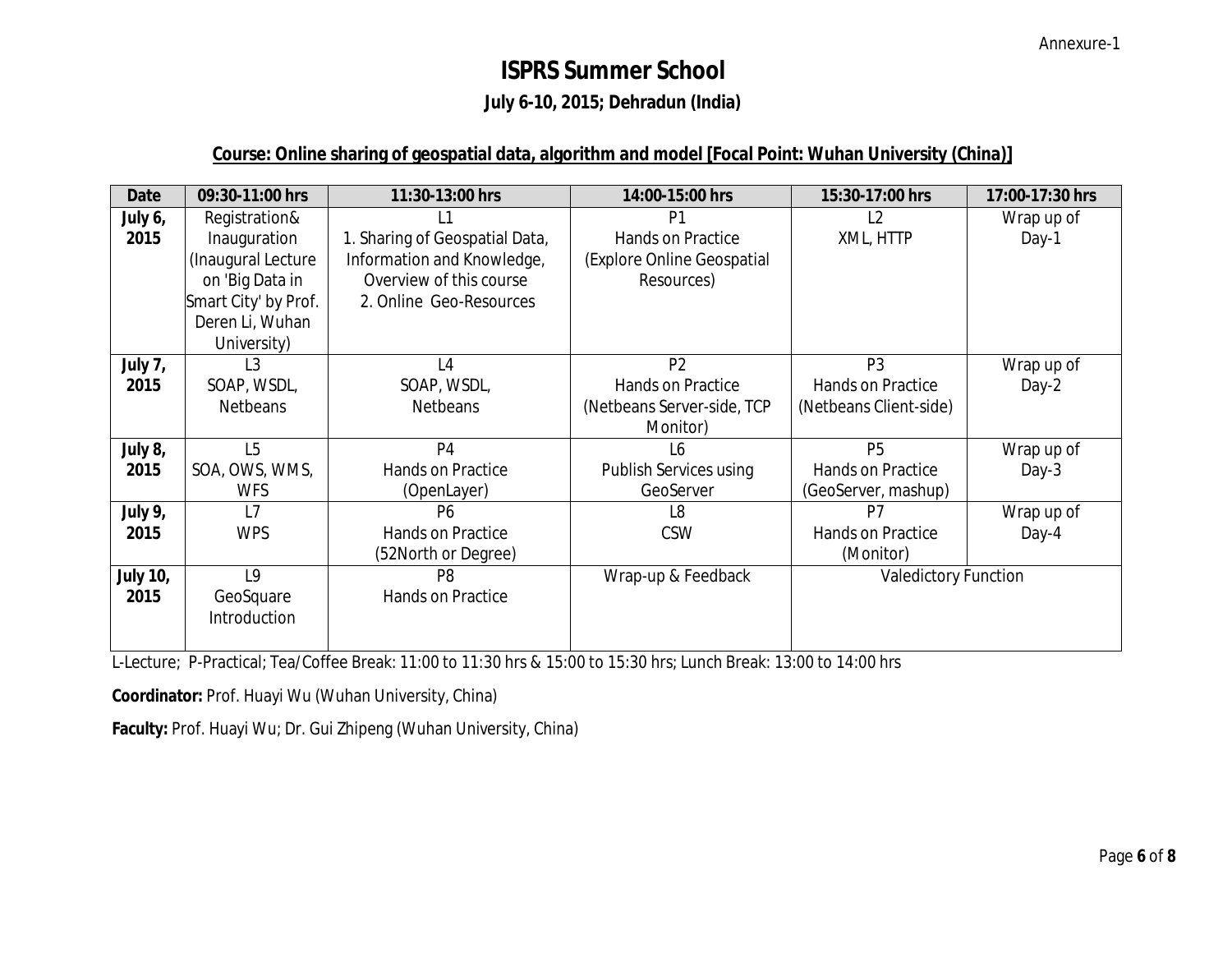# **ISPRS Summer School**

# **July 6-10, 2015; Dehradun (India) Course: Open Source GIS [Focal Point: IIRS/ISRO (India)]**

| <b>Date</b>         | 09:30-11:00 hrs            |                             | 11:30-13:00 hrs             | 14:00-15:00 hrs                              | 15:30-17:00 hrs             | 17:00-17:30 hrs |
|---------------------|----------------------------|-----------------------------|-----------------------------|----------------------------------------------|-----------------------------|-----------------|
| July 6, 2015        | Registration               |                             | L1                          | P <sub>1</sub>                               |                             | Wrap up of P1   |
|                     | & Inauguration             |                             | Overview of GIS, FOSS4G &   | <b>QGIS Database Creation &amp; Analysis</b> |                             | (KP)            |
|                     | (Inaugural Lecture on      |                             | OGC's Initiatives (SS)      | (KP, PAV, MS, KN)                            |                             |                 |
|                     | 'Geospatial Technologies   |                             |                             |                                              |                             |                 |
|                     | and Applications' by Dr.   |                             |                             |                                              |                             |                 |
|                     | S.P.S. Kushwaha, IIRS)     |                             |                             |                                              |                             |                 |
| July 7, 2015        | L2                         | P <sub>2</sub>              |                             |                                              |                             | Wrap up of P2   |
|                     | Spatial Databases & SQL    |                             |                             | PostgreSQL & POSTGIS                         |                             | (KO)            |
|                     | Queries Formulation (KO)   | (KO, KP)                    |                             |                                              |                             |                 |
| <b>July 8, 2015</b> | L <sub>3</sub>             | P3: QGIS Plugin development |                             |                                              | Wrap up of P3               |                 |
|                     | Advanced QGIS: Plugins &   | (PKG, AKJ)                  |                             |                                              | (PKG)                       |                 |
|                     | Processing Framework (PKG) |                             |                             |                                              |                             |                 |
| July 9, 2015        | L4                         |                             | P <sub>4</sub>              | L5                                           | <b>P5</b>                   | Wrap up of      |
|                     | WebGIS & GeoWeb services   |                             | Geoserver, Open Layers      | Mobile GIS & Location Based                  | Real time Data              | P4              |
|                     | (HCK)                      |                             | JavaScript, API & Consuming | Services (HCK)                               | collection using Mobile     | (HCK)           |
|                     |                            |                             | OGC WMS Services (HCK, KO)  |                                              | App                         |                 |
|                     |                            |                             |                             |                                              | (HCK, KP, KO)               |                 |
| July 10, 2015       | L6                         | L7                          | L <sub>8</sub>              | P7                                           | Feedback                    |                 |
|                     | 3D Geo-visualization using | <b>Spatial Data</b>         | Demo of Trivim              | Overview of Bhuvan and                       | &                           |                 |
|                     | Cesium with Demo           | Infrastructure              | generation of               | Demonstration                                | <b>Valedictory Function</b> |                 |
|                     | (AKJ)                      | with Demo on                | 3D Street View              | (AR, NRSC)                                   |                             |                 |
|                     |                            | Metadata                    | $($ PST & HP $)$            |                                              |                             |                 |
|                     |                            | Catalogue                   |                             |                                              |                             |                 |
|                     |                            | Geonetwork                  |                             |                                              |                             |                 |
|                     |                            | (SS)                        |                             |                                              |                             |                 |

L-Lecture; P-Practical; Tea/Coffee Break: 11:00 to 11:30 hrs & 15:00 to 15:30 hrs; Lunch Break: 13:00 to 14:00 hrs

### **Coordinator: Dr. Sameer Saran (IRS, Dehradun)**

#### **Faculty:**

| SS: Dr. Sameer Saran, IIRS     | HCK: Dr. Harish Chandra Karnatak, IIRS | PST: Dr. Poonam S. Tiwari, IIRS | HP: Dr. Hina Pande, IIRS       |
|--------------------------------|----------------------------------------|---------------------------------|--------------------------------|
| AR: Shri. Arul Raj, NRSC       | KO: Mr. Kapil Oberai, IIRS             | KP: Mr. Kamal Pandey, IIRS      | AKJ: Mr. Ashutosh K. Jha. IIRS |
| PKG: Mr. Prasun K. Gupta, IIRS | PAV: Mr. Prabhakar A. Verma. IIRS      | MS: Shri. Mahadev Swamy, IIRS   | KN: Ms. Kavitha, IIRS          |